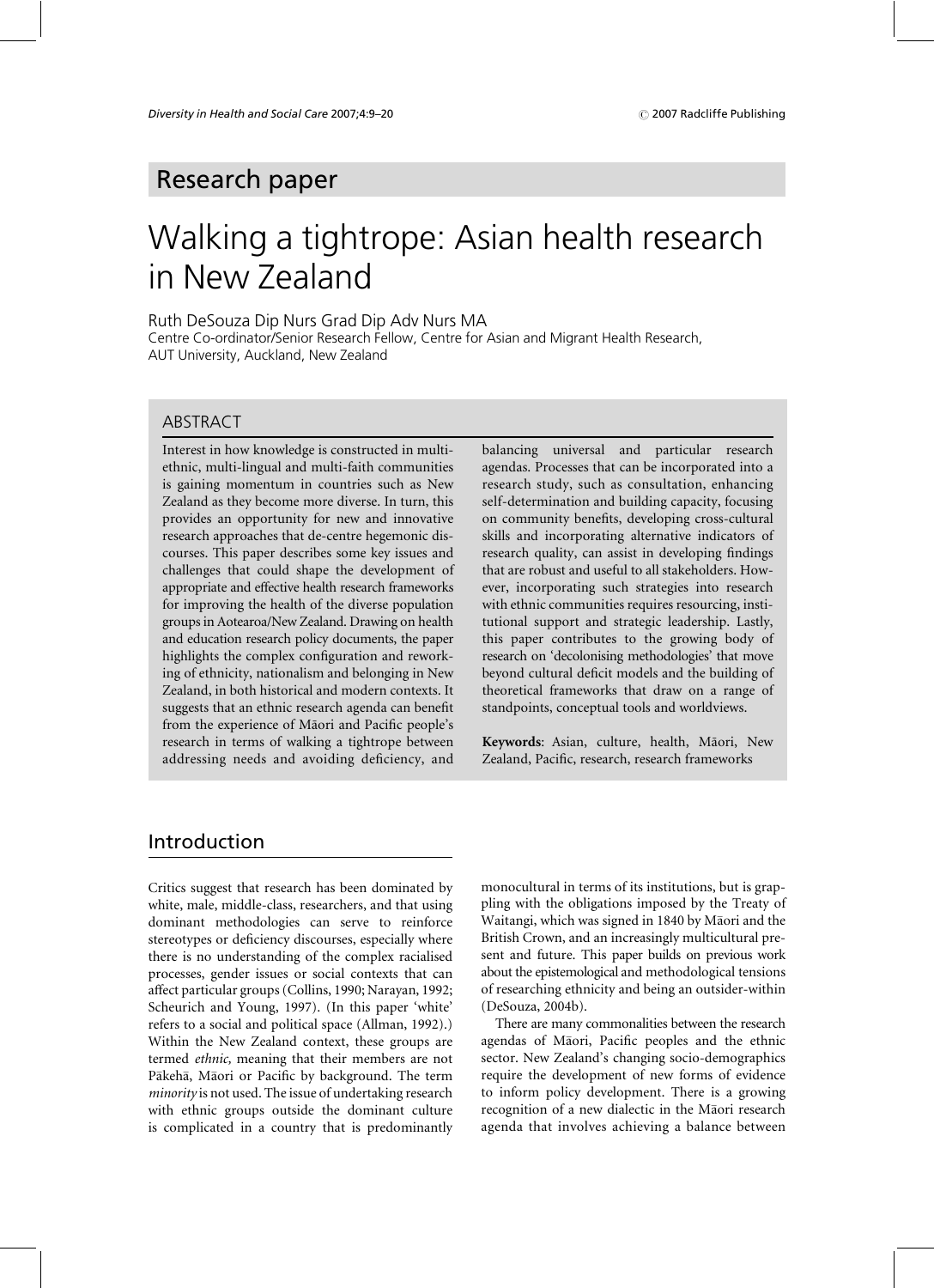realising potential and remedying deficit. Te Puni Kokiri's (Ministry of Māori Development) Māori Potential Framework focuses on Māori success (Ringold, 2005; Te Puni Kokiri, 2005; Paotonu, 2006). These and other concepts offer insights into a potential research agenda for the ethnic sector.

This paper has two aims: the first is to outline the changing demographics of New Zealand's population, focusing on Asian communities, the largest group in the ethnic sector, and highlighting some of the tensions and opportunities. The second aim is to identify strategies for working with and developing a research agenda for New Zealand's growing Asian communities, by reviewing developments in Māori and Pacific people's health research. The paper begins with an outline of the socio-demographic characteristics of Asian communities, which is followed by a brief history of migration to contextualise the Asian presence in New Zealand. Tensions between the multicultural and bicultural are foregrounded with a discussion about how this tension has played out in the health research arena. An outline of Kaupapa Māori research as a decolonising methodology and Pacific health research processes that emphasise relationships follow, with some recommendations for researchers, funders and policymakers working with Asian communities. The paper concludes by arguing that a research agenda that incorporates both Asian paradigms and participants, and contributes to the wellbeing of Asian communities through capacity and capability building, will have beneficial effects not only for Asian communities but for New Zealand society as a whole. Such developments also have relevance and application in other multi-ethnic environments where interest in research on 'decolonising methodologies' moving beyond deficit models, and the building of theoretical frameworks that draw on a range of standpoints, conceptual tools and worldviews is growing.

# Māori

Māori were the first inhabitants of Aotearoa/New Zealand, first arriving in about 1300 AD. The European discovery of New Zealand occurred when Tasman visited in 1642, followed by Cook landing in 1769. Britain assumed governance of its new colony in 1840, and signed a treaty with Māori tribes. Te Tiriti O Waitangi The Treaty of Waitangi is today recognised as New Zealand's founding document, and its importance is strongly evident in healthcare and social policy. As an historical accord between the Crown and Māori, the treaty defines the relationship between Māori and Pākeha (non-Māori), and forms the basis for biculturalism, which Sullivan (1994) defined as:

• equal partnership between two groups

- acknowledging Māori as tangata whenua ('people of the land')
- the Māori translation of Te Tiriti O Waitangi is acknowledged as the founding document of Aotearoa/New Zealand
- being concerned with addressing past injustices and re-empowering indigenous people.

# Pacific peoples

Pacific peoples are a diverse group representing over 20 different cultures. The largest group is Samoan, making up 50% of Pacific peoples, followed by Cook Islanders (23%), Tongans (16%), Niueans (9%) Fijians (4%) and Tokelauans making up 2% of Pacific peoples (Ministry of Health, 2005). In this context, ethnicity is self-defined and multiple, so the total can exceed 100%. There is a youthful population concentrated in the Auckland region, with smaller numbers scattered throughout the country (Ministry of Health, 2005). Pacific peoples make up 5.6% of the New Zealand population, which is predicted to rise to 12% by the year 2051. Pacific migration to New Zealand increased after the Second World War, as a result of growing industrialisation and the demand for a manufacturing and service industry workforce (Spoonley, 2001). Large numbers of Pacific people migrated to urban areas of New Zealand, accelerating in the 1960s and early 1970s (Spoonley, 2001).

# Growing diversity

Asians had been coming to New Zealand since the 1800s, but their numbers were small until after 1987. Young Chinese men from Guangdong province travelled to the goldfields of Otago in the 1860s (Ip, 2005), and Indian connections with New Zealand began in the late 1800s with Lascars (seamen) and Sepoys (soldiers) arriving after deserting their British East India Company ships (Swarbrick, 2005). The earliest refugees arrived between 1870 and 1890, and included Danes, Russian Jews and French Huguenots. Subsequently, New Zealand has taken in refugees from all over the world. In the 2001 census, Europeans/Pākehā made up 79.6% of the population, followed by New Zealand Māori 14.5%, Asians 6.6% and people from the Pacific Islands 5.6% (Statistics New Zealand, 2002b). This cultural diversity has occurred alongside linguistic and religious diversity as seen by the census of 2001, which noted a 20% increase in the number of multilingual people and an increase in the number of people whose religion was non-Christian, including Hindu 56%, Buddhist 48% and Islam 74%.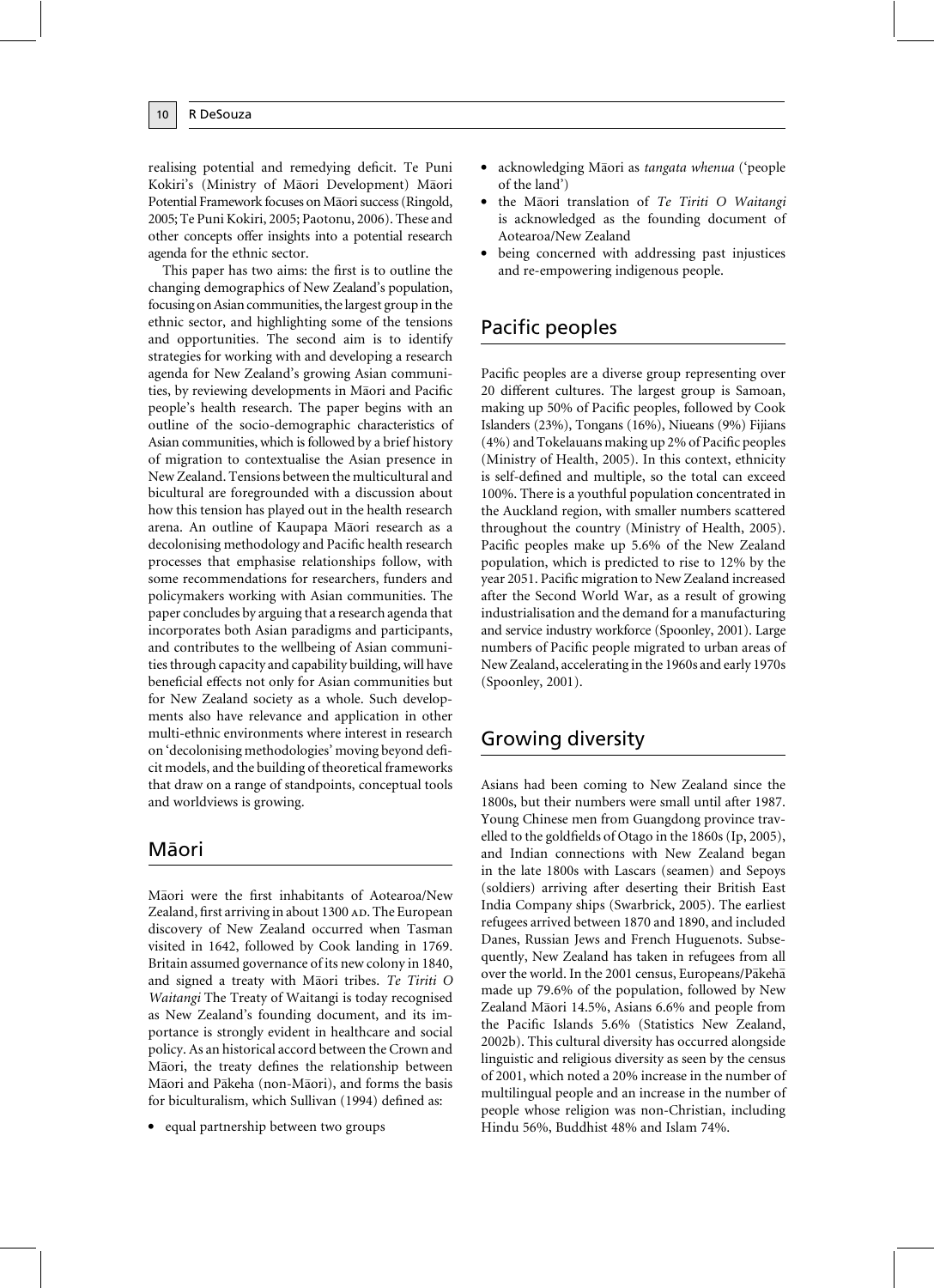'Asian' is a term that has differing definitions depending on the geographical context in which it is used. In New Zealand, 'Asian' tends to refer to people from South East Asia and there are debates about whether such an umbrella term is useful or strategic or merely disguises disparities within groups (Rasanathan et al, 2004; Workshop Organising Team, 2005). Asians are the fastest growing ethnic group; their numbers have increased by around 140% over the last 10 years and are predicted to increase by 122% by 2021. In comparison, Pākehā will increase by 1%, Māori 28% and Pacific people 58%.

Asians in New Zealand are a relatively young population, and are generally in good health. Most live in the Auckland region, and over half are aged between 25 and 65 years, while around 20% are aged 15-24 years and another 20% are aged below 14 years (Asian Public Health Project Team, 2003). This age distribution is similar to that of Maori and Pacific people, but Asians are younger (on average) than Europeans. This can be further broken down into particular ethnic groups as shown in Table 1 (Statistics New Zealand, 2002a). The rapid growth of the Asian population has exposed a lack of policy and structures to evaluate and address their needs (Workshop Organising Team, 2005).

# **Biculturalism and multiculturalism**

The place of visibly different migrants has always been uncertain (Kearns and Dyck, 2004). Migrants to New

|  |  | Table 1 Summary of Asian ethnic groups |  |  |  |
|--|--|----------------------------------------|--|--|--|
|--|--|----------------------------------------|--|--|--|

| Ethnic group | Percentage of<br>Asian population |  |
|--------------|-----------------------------------|--|
| Chinese      | 44                                |  |
| Indian       | 26                                |  |
| Korean       | 8                                 |  |
| Filipino     | 5                                 |  |
| Japanese     | 4                                 |  |
| Sri Lankan   | 3                                 |  |
| Cambodian    | $\overline{2}$                    |  |
| Thai         | $\overline{2}$                    |  |
| Other Asian  | 8                                 |  |
|              |                                   |  |

Zealand have been caught between two charged agendas: the colonial ideal of a homogenous society that replicates Britain, and the desire of Māori for recognition as people of the land or tangata whenua, with specific rights (Bartley and Spoonley, 2004). The Treaty of Waitangi and the social policy principle of biculturalism have become an explicit template for relationships between indigenous Māori and subsequent migrants. The racialising and 'othering' of migrant groups, along with past migration policy designed to keep the country white (Beaglehole, 2005), have implicitly shaped the treatment of migrants.

Bartley and Spoonley (2004) argue that the 1980s were a pivotal period in discussions of New Zealand identity, featuring biculturalism and its incorporation into social policy in New Zealand. They suggest that discussions of multiculturalism began with the arrival of Pacific peoples in the 1970s. Canada and Australia had embraced multiculturalism during the 1960s, transforming the notion of settlement into a twoway process requiring change by both migrants and the receiving society. Bartley and Spoonley suggest that attempts to address the bicultural/multicultural relationship came about with proposals that biculturalism should take precedence, and subsequent arrivals to Aotearoa needed to negotiate a primary relationship with Māori. Multiculturalism would then be the outcome of a network of completed bicultural negotiations. However no process was ever suggested for this to occur (Bartley and Spoonley, 2004). The bicultural/multicultural debate remains unresolved and problematic (DeSouza, 2004a; Kearns and Dyck, 2004; Mohanram, 1998; Thakur, 1995; Walker, 1995; Wittman, 1998); however it is arguable that biculturalism has paved the way for the majority culture to consider cultural issues at large.

# Invisibility in health research

Asian ethnic groups have been largely neglected by New Zealand health policies and research, despite their long history in New Zealand and recent population growth (Duncan et al, 2004). Duncan et al (2004) cite the example of the 2002 National Children's Nutrition Survey, where both over-sampling and separate analysis of Māori and Pacific Island children occurred, while Asian children were subsumed with New Zealand Europeans. Large-scale studies are needed to determine health risk across all major ethnic groups in New Zealand, which will in turn enable development of ethnic-specific data. Even more critical is the need for data concerning ethnic variation in other areas of health, so that effective interventions can be developed and implemented (Duncan et al, 2004). This omission and exclusion is by no means a rare

11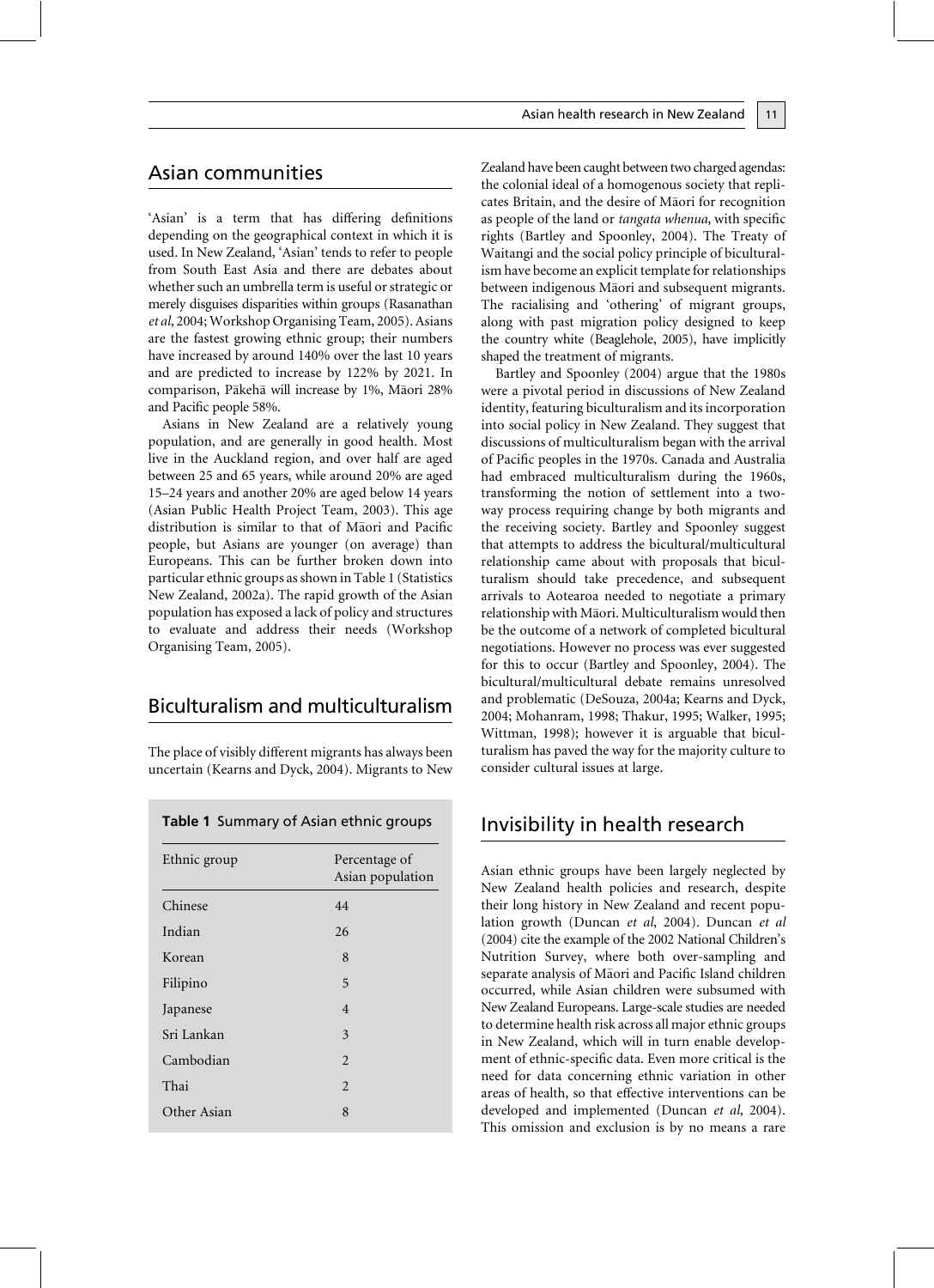occurrence in national surveys and prevents the development of an understanding of the public health needs of Asian communities in New Zealand, necessary for the development of appropriate preventative health strategies. More recently two reports have provided comprehensive information on the health of Asian New Zealanders. The Asian Health Chart Book (Ministry of Health, 2006), a monitoring report on the health of Asians, and a report on the health profile of young Asian New Zealanders were derived from the findings of Youth 2000, a national secondary school youth health survey (Rasanathan et al, 2006). Despite these gains, the health of Asians remains under-researched.

The following section details policy developments and documents which incorporate Māori and Pacific people-centred processes respectively. A short analysis of the areas in which the policies for these two groups are similar as well as the ways in which they differ, such as indicators of research quality, follows. The section concludes with an analysis and discussion of the impact these guidelines/approaches could have on Asian health research.

# Learning from Maori processes

Tuhiwai Smith (1992) argues that dominant Western research methodologies are inextricably linked to European imperialism and colonialism and have not been sympathetic towards Māori. Consequently, Māori researchers have sought to develop and promote appropriate methodologies for research for, by and with Māori, now referred to as Kaupapa Māori, which refers to the 'practice and philosophy of living a Māori culturally informed life ... it also invokes the stance of identifying with, and pro-actively advancing, the cause of being Māori'(Smith, 1997, p. 453), or 'Māori centred' research (Smith, 1992). Such approaches involve having both a critical approach to Western theoretical and analytic frameworks and a commitment to using Maori conceptual tools to understand and explain Māori experiences (Scott et al, 2005). The aim of Kaupapa Māori research has been to ensure that research with indigenous peoples is more respectful, ethical, sympathetic and useful (McNicholas and Barrett, 2005). The Māori Health Committee of the Health Research Council (HRC) has produced guidelines which it hopes will be incorporated into the practices of researchers working with Māori. These aim to 'establish research practices which ensure that the research outcomes contribute as much as possible to improving Māori health and well-being, while the research process maintains or enhances mana Māori' (Maori authority or power) (HRC, 1998, p. 3). The relationship of researchers to Maori is defined by the

Treaty of Waitangi, and in particular Articles 2 and 3. The former refers to Tino rangatiratanga (Māori control over resources), while Article 3 refers to Māori having a fair share of benefits in terms of both funding and health outcome (HRC, 1998).

# Self-determination

Self-determination in a Māori context refers to 'chiefly control ... that is the right to determine one's own destiny, to define what that destiny will be and to define and pursue means of attaining that destiny' (Bishop, 2003, p. 225). Kaupapa Māori research also requires that indigenous knowledge is positioned at the centre, promotes Māori involvement in research, focuses on methodologies that are appropriate for Māori and highlights mutually beneficial outcomes for the researcher and the researched (Smith, 1999, p. 183). Kaupapa Māori research is also viewed as a mechanism for addressing historical and ongoing power imbalances (Bishop, 2003).

### Building in time and resources for consultation

Appropriate consultation can serve as a buffer against claims of being 'over-researched' when no benefit is evident. According to the HRC, consultation can be defined as 'a two way communication process for presenting and receiving information before final decisions are made, in order to influence those decisions' (HRC, 1998, p. 5). The key elements are:

- setting out a proposal not fully decided upon
- adequately informing a party about relevant information upon which the proposal is based
- listening to what the others have to say with an open mind (in that there is room to be persuaded against the proposal)
- undertaking that task in a genuine and not cosmetic manner
- reaching a decision that may or may not alter the original proposal (Justice McGechan, 1993, cited in HRC, 1998).

Consultation needs to occur at all stages of the research project lifecycle. Processes and organisations to consult are clearly defined for Māori and Pacific peoples (HRC, 1998, 2004). What needs to be acknowledged is that such a process increases the workload for all parties in research, but building in such a process is more likely to lead to benefits for the community the project is being developed for, and some argue that in the case of Māori where the criteria are ingrained into a contestable process, it can lead to more competition and better quality information (HRC, 1998).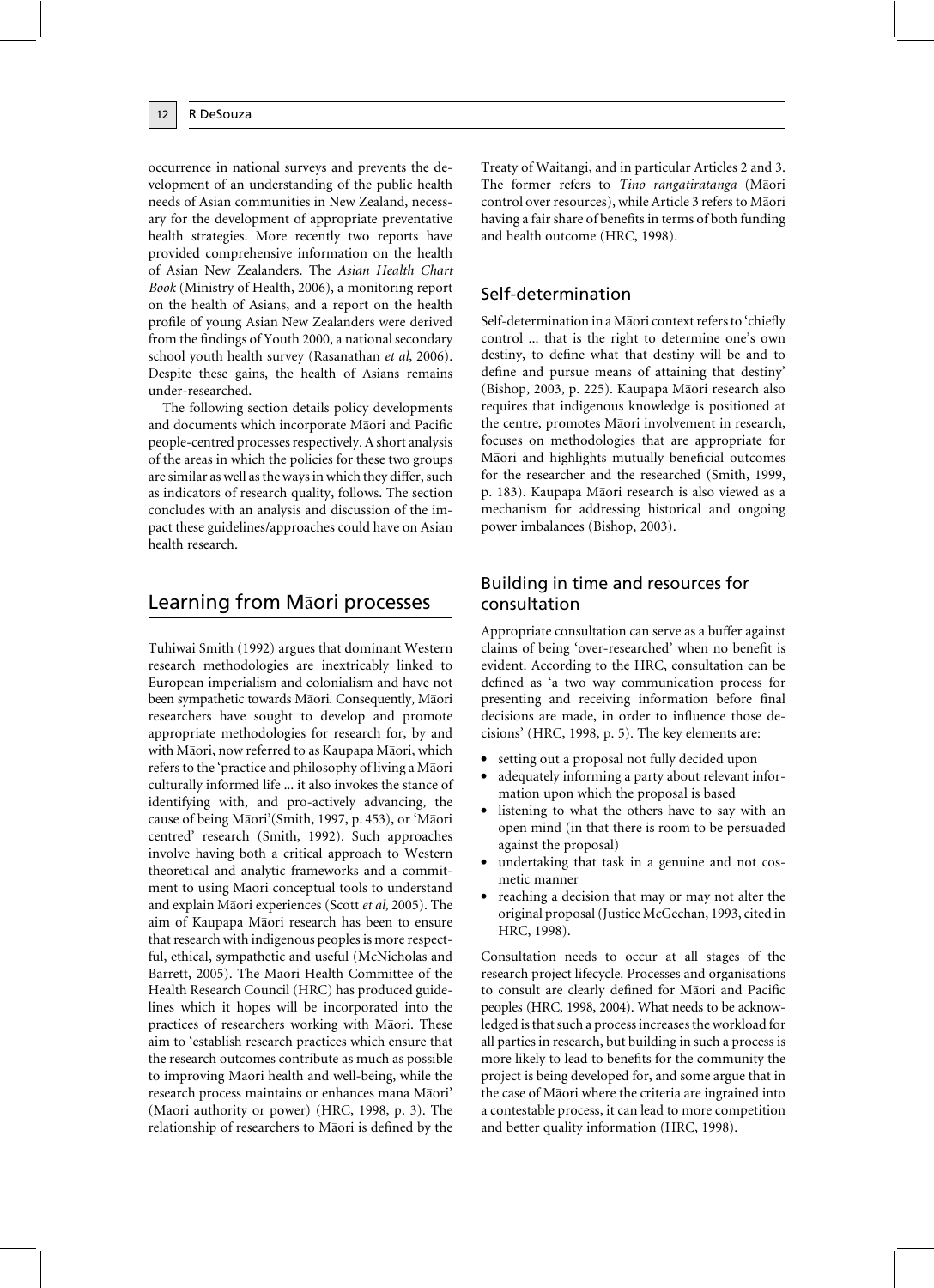### **Building capacity**

There are two ways in which capacity can be increased (HRC, 1998). The first is through the training and supervision of Māori researchers, which would address the gaps in Māori health research workforce development. Provision for increasing the number of Māori researchers has been made in the availability of career development awards for Maori researchers, which means that community development can occur without increasing the size of the grant budget (HRC, 1998). The second mechanism is by providing Māori with research skills that are transferable to other projects, and funding is available through the HRC's Rangahau Hauora Awards.

### Individual versus community benefits

Western-orientated research practices are not only criticised because of the positivist tradition which dominates, but also because they contain notions of cultural superiority and have resulted in interests, agendas and methods of research remaining firmly in the control of the researcher who largely benefited at the expense of communities (McNicholas and Barrett, 2005). The HRC suggests that its guidelines and specifically consultation are there to 'ensure that research and practices contribute to Māori health development whenever possible' (HRC, 1998, p. 2).

### Moving beyond cultural deficit models

Some Western research has produced 'deficit theories' which blame the victims and see the locus of the problem as either lack of inherent ability, lack of cultural appropriateness or limited resources; in short, some deficiency at best, a 'pathology' at worst (Bishop, 2003). Bishop suggests that research recommendations then involve getting the 'victims' to change, usually to become more like the researchers. Swindells (2006) suggests that there are three major changes in the Māori research and policy environment. The first is moving away from a single-dimension model of repair of deficit, disparity and dysfunction to recognising multidimensional Māori potential, strengths, and opportunities (Paotonu, 2006). Second is a move from targeting Māori as a socio-economically disadvantaged ethnic minority to investing in Maori as an integrated, but culturally distinct, indigenous community, and lastly rather than focusing on institutional responses, there is a move to investing in Māori people.

### Development of cross-cultural skills

Having good consultation processes and the engagement of ethnic communities can result in learning for senior researchers who get to be involved in the development of novel research strategies, recruitment methods, dissemination strategies and research tools, not to mention broader cross-cultural skills and experiences (Paotonu, 2006).

### Justifying exclusion

Exclusion of Maori participants from a general population study should only occur if it is as a result of consultation with Māori. Such an exclusion needs to be well justified, as it counteracts the potential health gain in relation to Article 3 of the Treaty (HRC, 1998). However, exclusion on the basis of perceived difficulty of working with Māori would be contrary to Article 3.

# Learning from the experience of Pacific peoples

The following section draws on guidelines produced by the HRC, which aim to reduce inequalities and improve the health status of Pacific peoples (HRC, 2004), the Ministry of Education (Anae et al, 2001) and the Tertiary Education Commission (TEC, 2003).

### Definition of Pacific research

The HRC defines as its vision, optimal health for Pacific peoples with the best possible health outcomes for the Pacific community (TEC, 2003). Research is viewed as a significant aspect of improving the health status of Pacific peoples. The Performance Based Research Fund (PBRF) draft guidelines for assessing evidence portfolios that include Pacific research suggest that Pacific research can be undertaken by both Pacific and non-Pacific people, and needs to not only be original investigation undertaken in order to gain knowledge and understanding but also 'demonstrate some, or all, of the following characteristics, and should show a clear relationship with Pacific values, knowledge bases and a Pacific group or community' as shown in Box 1 (TEC, 2003, p. 3).

### Alternative indicators of research quality

Other than the traditional forms of quality assurance, such as peer review and refereeing processes, the TEC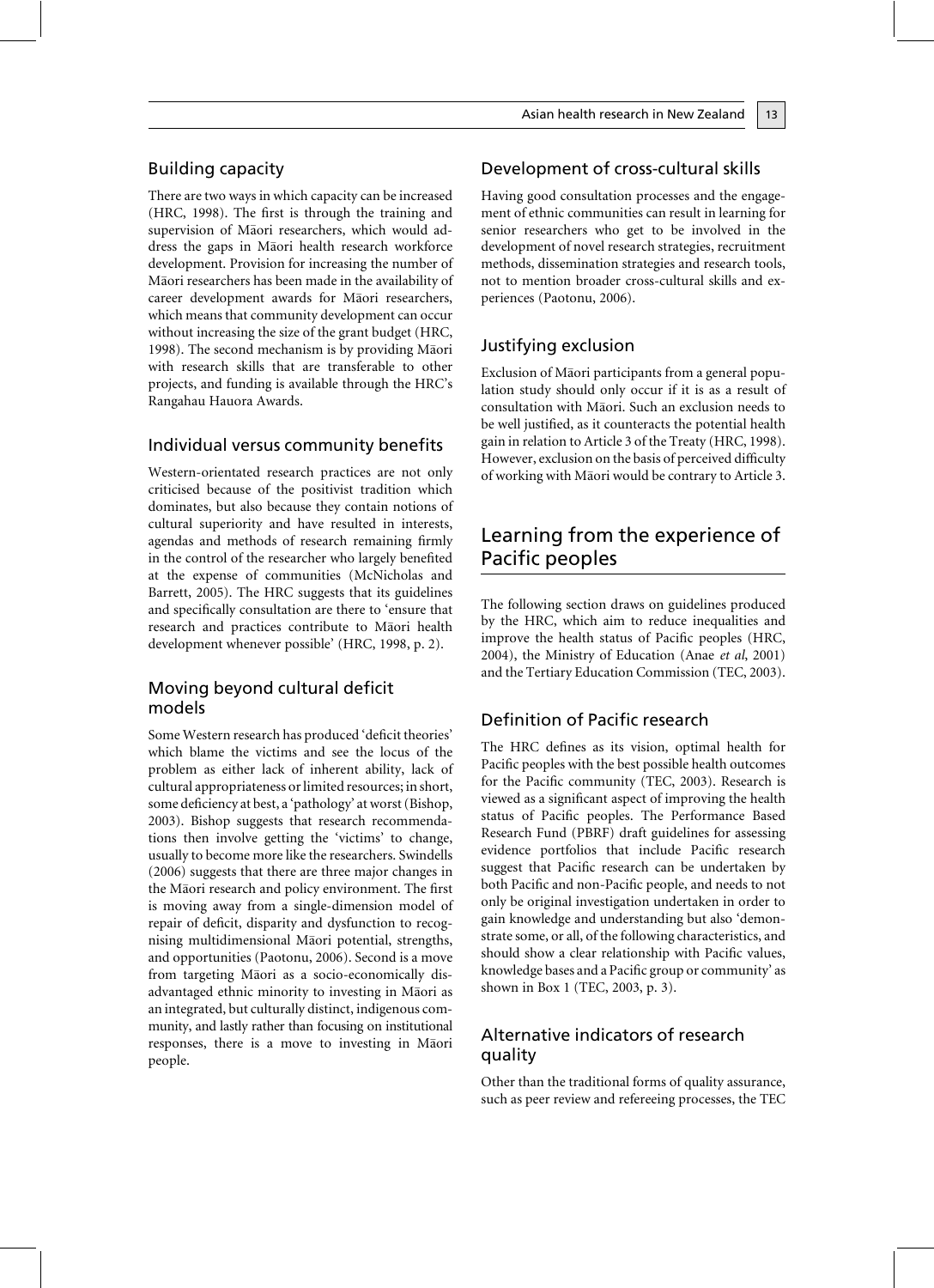#### **Box 1 Pacific research characteristics**

#### Paradigm

14

- Is informed by and embedded within the continuum of Pacific worldviews, knowledge, practices and values
- Is conducted in accordance with Pacific ethical standards, values and aspirations, such as responsiveness and reciprocity
- Involves research processes and practices that are consistent with Pacific values, standards and expectations
- Includes methods, analysis and measurements that recognise Pacific philosophy, spirituality and experience
- Includes data derived from the broad range of Pacific knowledge and experience

#### Participation

- Involves the active participation of Pacific people (as researchers, advisors and/or stakeholders)
- Demonstrates that Pacific people are more than just subjects of research
- Pacific research demonstrates communal contact; that is, it recognises and validates the relationships between the researcher and the 'researched'
- Engagement of the Pacific community in the initial stages of the research

#### Contribution

- Has a demonstrable impact on Pacific communities
- Contributes to and enhances the Pacific knowledge base in all subject areas
- Contributes to a greater understanding of Pacific cultures, experiences and worldviews
- Is relevant and responsive to the needs of Pacific peoples
- Protects Pacific knowledge
- Contributes to Pacific knowledge, spirituality, development and advancement
- Is responsive to changing Pacific contexts

#### Capacity and capability

- Builds the capacity and capability of Pacific researchers
- Enhances the capacity of relevant Pacific communities to access and use the research

suggests that indicators of research quality for Pacific research can include:

- endorsement by community leadership, prior to wider dissemination
- endorsement through fono (community meetings) or Pacific media (recognising that these may be community, national, regional or Pan-Pacific), prior to wider dissemination
- evidence of dissemination and uptake of research findings by Pacific regional media, and Pacific research communities
- · endorsement and uptake across Pacific communities (TEC, 2003).

Building in inclusionary strategies is also another quality indicator. Anae et al (2003) suggest that one of the ways of keeping researchers accountable is to have advisory committees or reference groups that are specific to projects. Anae et al (2003) also recommend that the researchers have team members who are proficient in the appropriate language, so that this does not prove a barrier to participation in research for Pacific peoples.

### Inter- and intra-ethnic differences

Like Asian communities, Pacific peoples are not a homogeneous group; they are striated by inter- and intra-ethnic variations and therefore there is a need for Pacific statistical data and research to be disaggregated (Anae et al, 2001). In addition, the authors note the need for acknowledging differences between New Zealand-born people and Island-born or recent arrivals.

### Need for both universal and particular research

Anae et al (2001) argue that there is a growing move from Pan-Pacific research towards in-depth ethnicspecific studies. The authors suggest a Pan-Pacific approach provides generic data about Pacific groups, but there are logistical problems in terms of managing multi-ethnic research teams and providing ethnic matching and gender matching of interviewers. Pacific language translations and consultation and dissemination issues mean that research becomes expensive. Equally while ethnic-specific approaches provide more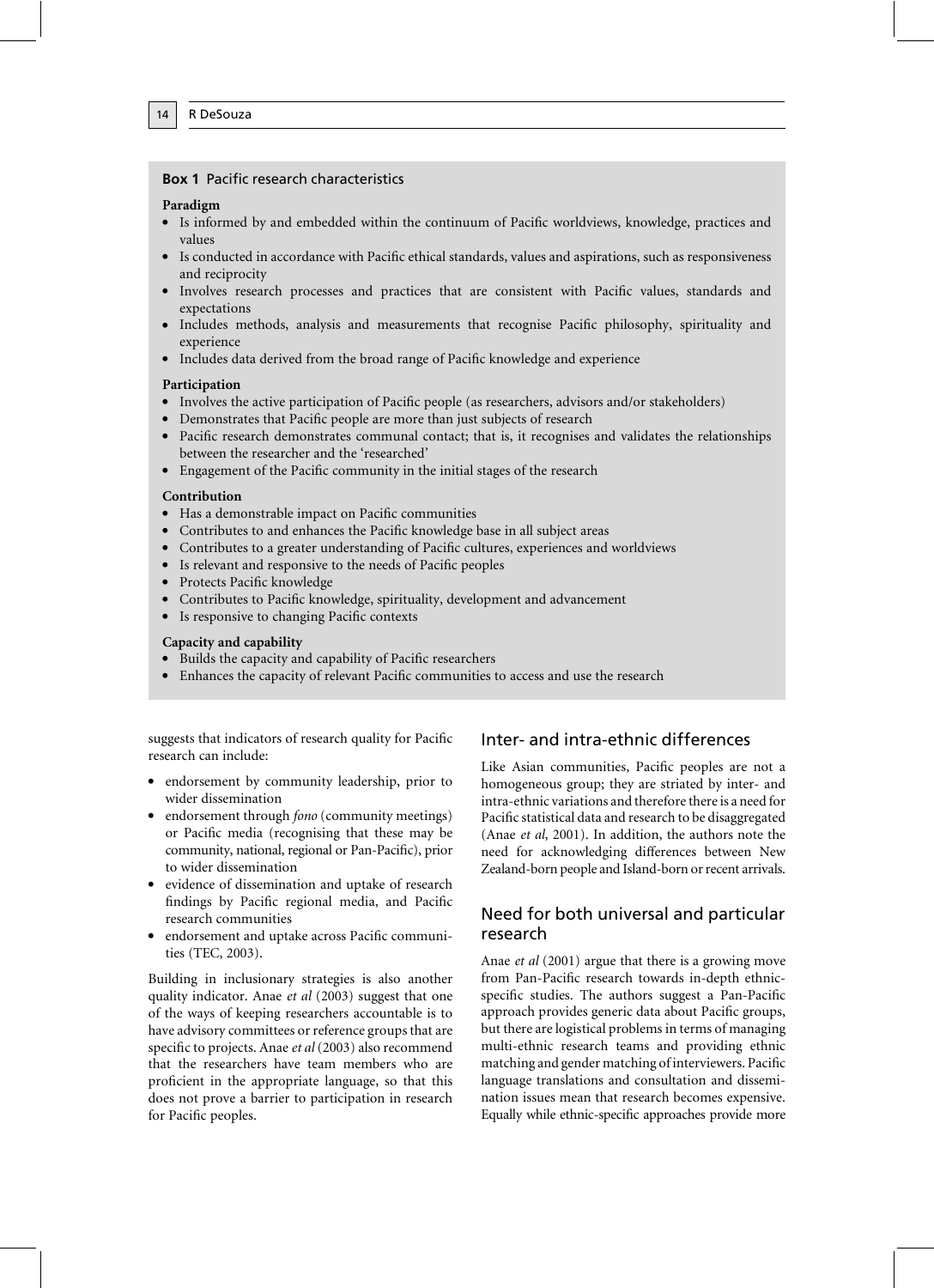depth and specificity, they don't allow for broader application. Anae et al (2001) argue that while there are over-arching similarities among Pacific peoples, there are also distinct traditions, languages, histories and so on, which researchers need to be aware of.

### Capacity building

Capacity-building research and processes that enhance Pacific peoples and communities are also signalled by Pacific researchers (Anae et al, 2001). It is recommended that research builds on and enhances Pacific communities' strengths. In addition, mentorship and training of younger Pacific researchers with the building of positive collegial relationships across sectors is recommended. Building research capacity and capability has been the main focus of the HRC's Pacific Health Research Committee (HRC, 2004).

### Development of a research strategy

The Pacific Team at the HRC also has a focus on capacity and capability of the Pacific Health Research Workforce: offering scholarship opportunities for Pacific peoples in health and health research; administering the promotion, assessment and contractual agreements of Pacific awards; promoting Pacific health research in New Zealand and in the wider Pacific region; developing Pacific health research networks; improving the access of Pacific peoples to HRC funding opportunities; developing Pacific health research policy; providing guidelines on Pacific health research; building funding partnerships with other agencies for Pacific health research; and maximising funding opportunities for research that will improve the health outcomes for Pacific peoples (HRC, 2004, p. 15).

#### Focus on relationships

In consultation with Pacific peoples, the HRC proposes ten essential principles for guiding ethical research relationships: respect; cultural competency; meaningful engagement; reciprocity; utility; rights; balance; protection; capacity building, and participation (HRC,  $2004$ ).

### Levels of indicators

The HRC (2004) has developed a continuum model to ascertain the level of Pacific involvement and benefit from Pacific research. It can be seen from Table 2 that research which moves from relevance to governance across the table provides more opportunity for capacity and capability development of Pacific researchers and their communities. Having reviewed policy developments and documents which incorporate Māori and Pacific people-centred processes respectively, the ways in which policies for these two groups are similar (such as consultation and involvement, empowerment models, and the rejection of cultural deficiency models) as well as the ways in which they differ (such as indicators of research quality) are discussed.

| Pacific relevance $\rightarrow$                                                                                     | Partnership $\rightarrow$                                                     | Governance                 |
|---------------------------------------------------------------------------------------------------------------------|-------------------------------------------------------------------------------|----------------------------|
| Some Pacific participants                                                                                           | Pacific researchers on the<br>research team                                   | Pacific-led research team  |
| Pacific health priority issue                                                                                       | Pacific population focus                                                      | Pacific research paradigms |
| Consultation with Pacific<br>peoples (e.g. a mainstream study<br>identifying a Pacific proportion<br>to be sampled) | Formal training opportunities<br>to build Pacific health research<br>capacity | Pacific population focus   |
| Pacific population and/or Pacific<br>dataset                                                                        | Targeted Pacific dissemination                                                | Pacific data analysis      |
| Training opportunities for<br>junior Pacific researchers                                                            |                                                                               | Pacific outcomes           |
| Pacific dissemination                                                                                               |                                                                               | Pacific ownership          |
| Pacific Advisory Committee                                                                                          |                                                                               |                            |

| Table 2 Levels of indicators to define Pacific relevance, Pacific partnership and Pacific |  |
|-------------------------------------------------------------------------------------------|--|
| governance                                                                                |  |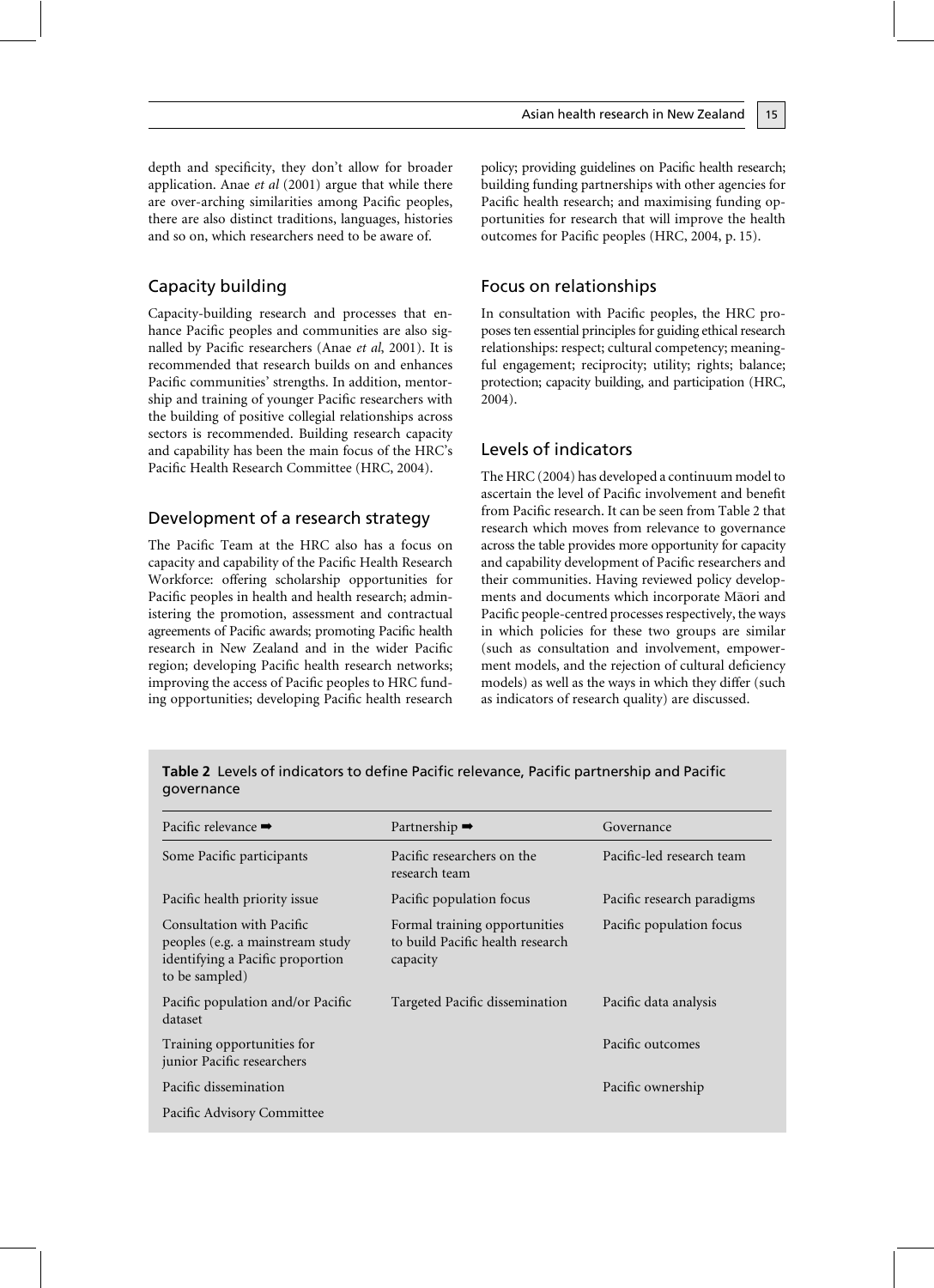### Culturally safe research

There is one significant difference between the population groups, firstly in terms of the unique status of Māori as tangata whenua and treaty obligations, which means that the frameworks and strategies have legislative power. However, there are far more similarities. Kearns and Dyck (2004, p. 79), recommend that the following are necessary for research to be culturally safe:

- respect for the cultural knowledge, values and practices of others
- an awareness of one's own way of seeing and doing
- analysis of the effect of our actions on the knowledge that is produced.

Culturally safe research is supported by Māori- and Pacific-centred frameworks that value not only the content of knowledge but the process through which research is conceived, produced and justified as knowledge (DeSouza, 2004b). This is because research is 'an active process, engaged in by embodied subjects, with emotions and theoretical and political commitments' (Gill, 1998, p. 24) that impact on the research process. Methodology and research design are far from neutral and 'we inevitably bring our biographies and our subjectivities to every stage of the research process, and this influences the questions we ask and the ways in which we try and find answers' (Cameron et al, 1992, p. 5).

Researchers also have a pivotal role in shaping the research encounter through the theoretical, ontological, personal and cultural frameworks that they hold (Luttrell, 2000), which makes it vitally important for the researcher to reflect on their multiple positionings and identification with groups, the political implications of their work and the context of unequal power relations, so that they can produce research that is both plausible and reflects better the voices of those being researched (Easterby-Smith and Malina, 1999).

The Māori- and Pacific-centred frameworks go further, emphasising communal rather than individual benefits, and the need for not just inclusion but empowerment. These involve going beyond the individual researcher's career and professional development, to the development and wellbeing of the larger community. Although by no means exhaustive, Table 3 highlights the similarities and differences between Māori- and Pacific-centred processes with the status of ethnic research included.

Both population groups are priority populations in the HRC's policy framework, which is focused on identifying and addressing needs and issues for these groups through research investment. Both Māori and Pacific frameworks argue for self-determination and the use of insiders of the community being studied; for example, 'While it is preferable to use Pacific researchers, where there is a limited pool of Pacific researchers available, it may be necessary to use non-Pacific researchers' (Anae et al, 2001, p. 10). This essentialist position, where the 'insider' is privileged, does not mean that stereotyping or other exclusionary processes will not occur, particularly if the researcher is working within a Eurocentric paradigm. Hence it is necessary for all researchers to avoid the reinforcement of prevailing and widely accepted patterns of domination and colonial practices that can be embedded in institutions. The notion of insider rests on an essentialist construction of identity leaving little room for multiple and shifting identities (DeSouza, 2004b), but Bishop (2003) argues that it is a strategic position to occupy as long as it allows for an ongoing fluid and dynamic process of cultural reference and reconstruction.

## Implications for an ethnic framework

Guidelines produced by the Office of Ethnic Affairs offer a starting point for consulting ethnic communities, including Asian communities (Bishop, 2003). An example of good practice is the recently launched Creative New Zealand research project looking at Asian participation in and access to the arts, where members of Asian communities have been recruited into their advisory groups to guide the research process, and consulted on the research process. Capacity is being enhanced through the Building Research Capacity for the Social Sciences (BRCSS) New Settler research development. This is a cross-institutional research network of around 30 major funded social science research programmes in New Zealand. This development is promising, and a key aim is to 'enhance the capability and capacity of the national social science research community, especially for new emerging researchers and with particular attention to the research needs of Māori, Pacific and New Settler communities' (Spoonley and Thorns, 2006, p. 1).

Recently completed research projects have identified the need for universal (umbrella) and particular (ethnic-specific) research. The needs of long-term settled communities have been brought into focus with the launch of the Asian Health Chart Book (Ministry of Health, 2006), which demonstrated the need to focus not only on new migrants but also on longer term settled migrant Asian communities. Major differences in health and health service use between recent migrants and longstanding migrants show that that recent or first-generation migrants have better health status than longstanding migrants or the New Zealand born, demonstrating the acculturative effects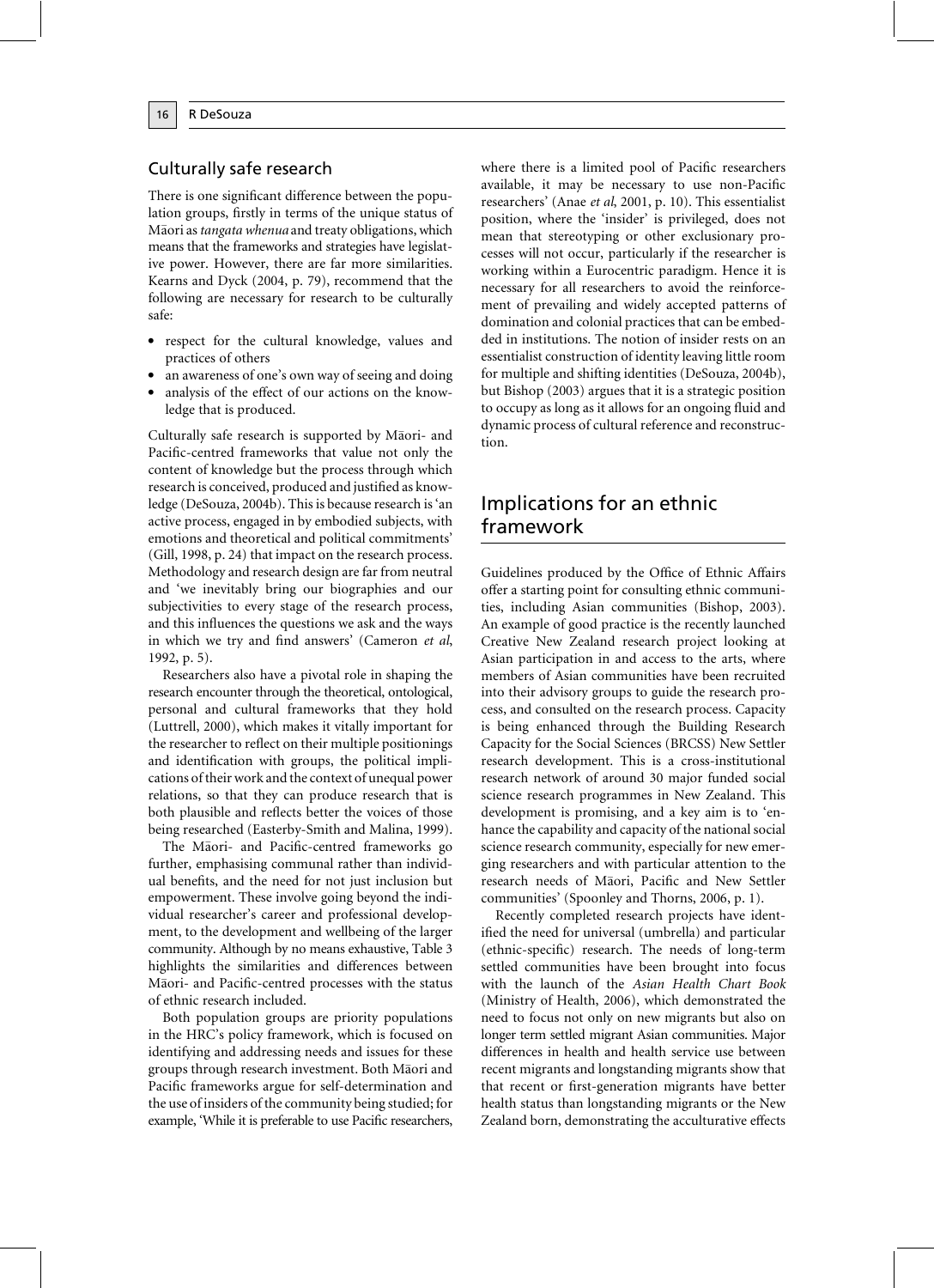| Strategies                                | Māori                                                                                   | Pacific                                                                                                                                                                                                                                   | Ethnic                                                                     |
|-------------------------------------------|-----------------------------------------------------------------------------------------|-------------------------------------------------------------------------------------------------------------------------------------------------------------------------------------------------------------------------------------------|----------------------------------------------------------------------------|
| Consultation<br>throughout the<br>process | Article 2 and 3                                                                         | Pacific communities engaged<br>in the research                                                                                                                                                                                            | Under-developed                                                            |
| Self-<br>determination                    | Māori at the centre, involved,<br>methodologies, benefits to<br>community               | Pacific people more than<br>subjects of research                                                                                                                                                                                          | Under-developed                                                            |
| Capacity                                  | Training and supervision,<br>research skills transferable                               | Mentoring and training of<br>Pacific researchers as well<br>as ability of communities to<br>access and use research                                                                                                                       | <b>BRCSS</b>                                                               |
| Community<br>benefits/<br>reciprocity     | Māori health development not<br>just individual academic                                | Optimal health for Pacific<br>people with the best health<br>outcomes. Demonstrable<br>impact enhances knowledge,<br>understanding, and<br>responsiveness. Protection.<br>Continuum model of<br>involvement and benefits<br>from research | Still at level of<br>relevance rather<br>than partnership<br>or governance |
| From deficit to<br>potential              | Multidimensional, investment<br>in Māori versus institutions                            | Building on strengths                                                                                                                                                                                                                     | Under-developed                                                            |
| Cross-cultural<br>skills                  | Researchers from dominant<br>culture learn from Māori                                   | Can be undertaken by Pacific<br>and non-Pacific but should<br>show link with Pacific values,<br>knowledge bases and<br>community                                                                                                          | Under-developed                                                            |
| Justifying<br>exclusion                   | Ensuring that the gains of<br>research are shared with Māori                            | Not appropriate under the<br>Treaty                                                                                                                                                                                                       | Not appropriate<br>under the Treaty                                        |
| Universal and<br>particular               | Article 2 of treaty (Māori<br>development) and Article 3<br>(sharing gains of research) | Need for Pacific data to be<br>disaggregated. Differences<br>between Island and NZ born                                                                                                                                                   | Asian chart book<br>development                                            |
| Alternative<br>indicators                 | Not discussed in the documents<br>referred to in this paper                             | Beyond peer review and quality<br>assurance, also endorsement<br>of Pacific communities and<br>media, dissemination and<br>uptake of research findings by<br>Pacific media, researchers and<br>communities                                | Under-developed                                                            |
| Relationship<br>indicators                | Valuing relationships                                                                   | Communal contact, respect,<br>cultural competency,<br>reciprocity, etc.                                                                                                                                                                   | Under-developed                                                            |
| Differences<br>between groups             | Strategic essentialism use<br>of Māori                                                  | Need for Pacific data to be<br>disaggregated. Differences<br>between Island and NZ born                                                                                                                                                   | Asian chart book<br>development                                            |
| Recognising<br>cultural<br>paradigms      | Kaupapa Māori                                                                           | Pacific research characteristics                                                                                                                                                                                                          | Under-developed                                                            |
| Development of<br>research strategy       | Embedded in policy documents<br>and processes                                           | Scholarship opportunities,<br>awards, promoting research,<br>developing networks, funding<br>opportunities                                                                                                                                | <b>BRCSS</b>                                                               |

| <b>Table 3</b> Summary of strategies used in research frameworks |  |  |  |
|------------------------------------------------------------------|--|--|--|
|                                                                  |  |  |  |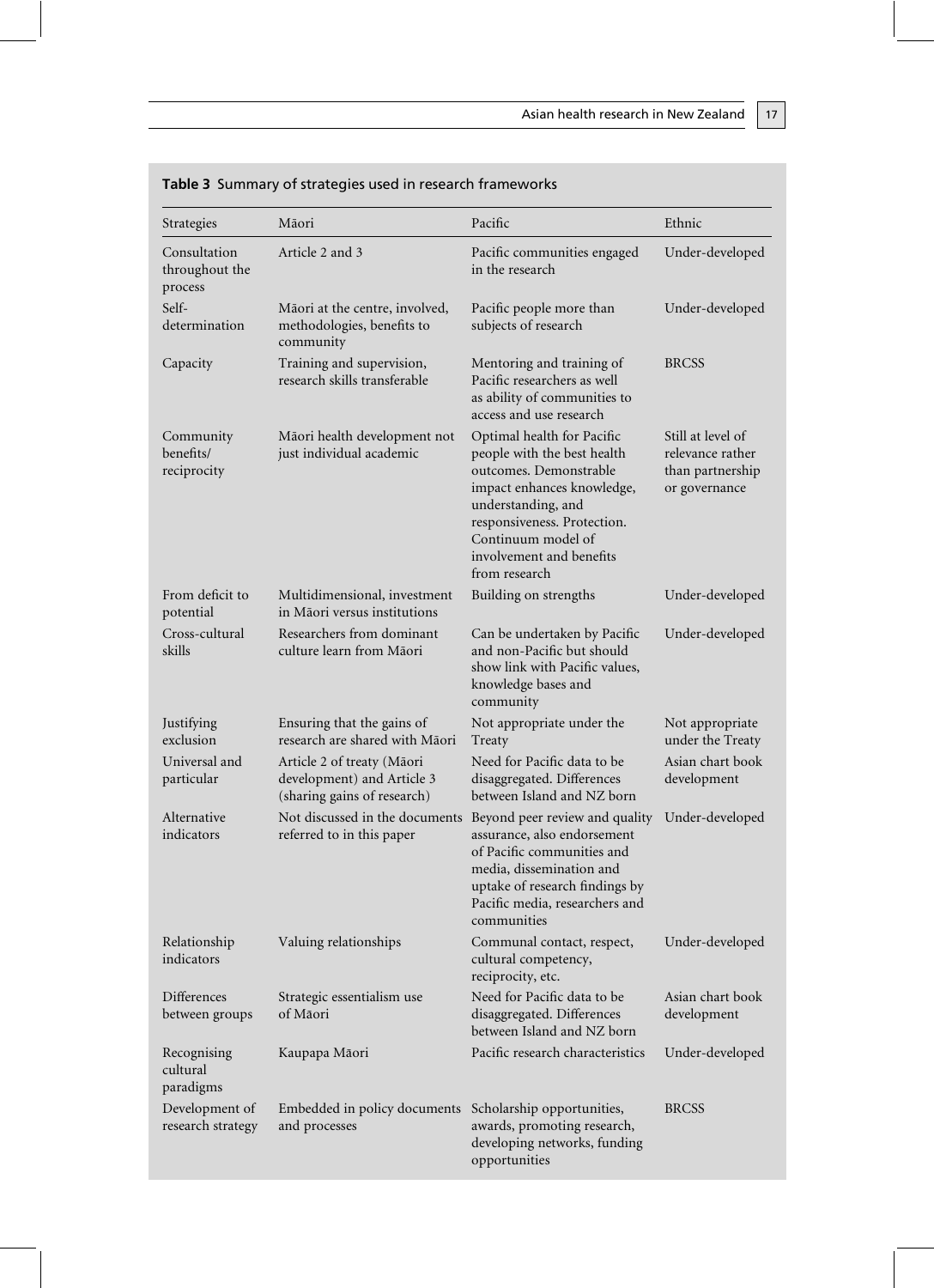of the dominant culture and the dissipation of the selection effect (McDonald and Kennedy, 2004). The Asian Health Chart Book (Ministry of Health, 2006) stratified within the 'Asian' grouping along two axes ethnicity and settlement history – and analysed three ethnic groups separately - Chinese, Indian and 'Other Asian'. However, as seen in Table 3, an ethnic research framework is in need of development, for despite the gains outlined, ethnic research remains at the level of relevance rather than partnership or governance.

# Conclusion and recommendations

Now that the Asian population has overtaken that of the Pacific peoples and is predicted to continue to increase, there is a need to ensure that a more strategic research response to New Zealand's changing demographics is developed for an Asian health agenda. Research outcomes and processes must contribute to the wellbeing and development of Asian communities. Consideration needs to be given to how research is made culturally safe and, from a more strategic perspective, how research responds to New Zealand's changing demographics. Future developments in ethnic health research need to heed the unique status of Māori and learn from the experiences of both Māori and Pacific peoples, thereby minimising the risk of reproducing deficiency discourses.

Clearly, research with Asians must benefit Asian communities, not just researchers, academic institutions and government. Incorporating an Asian perspective and team members in expert research teams benefits not only Asian communities but also communities of researchers. Pan-Asian research can provide advocacy and numbers for system change, while more specific information can benefit the diverse needs of the different communities within this group. Mentoring, training and capacity building of Asian researchers require institutional support and leadership. A balance must be struck between addressing needs and pathologising and marginalising groups. A shift from a deficit-based approach to a strengthsbased one holds promise. For all of this to occur, research design and methodology need to include mechanisms for building relationships, culturally appropriate methodologies, and development of researchers who are culturally safe and competent, and develop ways in which research findings can be fed back to communities in ways they can utilise and endorse and ensure reciprocity and partnership.

Based on the foregoing discussion, it is recommended that research projects be transformed from being relevant or about Asian communities to being conducted in partnership with Asian communities. Asian community governance and co-ownership of research projects should be encouraged. Such a shift requires resourcing, leadership and strategic development within an emerging Asian health research agenda. In summary this paper recommends that researchers, funders and policymakers consider:

- incorporating sound consultation processes throughout the lifecycle of the research
- identifying 'Asian'-appropriate methodologies that position Asian worldviews at the centre, thus providing an opportunity for new and innovative methodologies to emerge
- including Asian participants in general population research to a greater extent than currently occurs
- maintaining accountability and integrity by utilising alternative indicators of research quality, such as endorsement and dissemination by Asian advisory groups, communities and media
- developing a national Asian health research strategy that promotes networking and partnership rather than competition for scarce funding, and which works towards minimising gaps and duplication
- creating guidelines for developing ethical researchbased relationships with Asian communities.

#### **ACKNOWLEDGEMENTS**

The author would like to thank the reviewers for their helpful contributions to the development of this paper.

#### **REFERENCES**

- Allman KKM (1992) Race, racism, and health: examining the 'natural facts'. In: Thompson JL, Allen DG and Rodrigues-Fisher L (eds) Critique Resistance and Action: working papers in the politics of nursing (pp. 35-53). New York: National League for Nursing, pp. 35-8.
- Anae M, Coxon E, Mara D, Wendt-Samu T and Finau C (2001) Pasifika Education Research Guidelines. Wellington: Ministry of Education.
- Asian Public Health Project Team (2003) Asian Public Health Project Report. Auckland: Ministry of Public Health Directorate.
- Bartley A and Spoonley P (2004) Constructing a workable multiculturalism in a bicultural society. In: Belgrave M, Kawharu M and Williams DV (eds) Waitangi Revisited : perspectives on the Treaty of Waitangi (2e). Auckland, NZ: Oxford University Press, 136-48.
- Beaglehole A (2005) Immigration Regulation. www.teara. govt.nz/NewZealanders/NewZealandPeoples/Immigration Regulation/en (accessed 8 December 2006).
- Bishop R (2003) Changing power relations in education: Kaupapa Maori messages for 'mainstream' education in Aotearoa/New Zealand. Comparative Education 39:221-38
- Collins PH (1990) Black Feminist Thought. Boston: Unwin Hyman.

18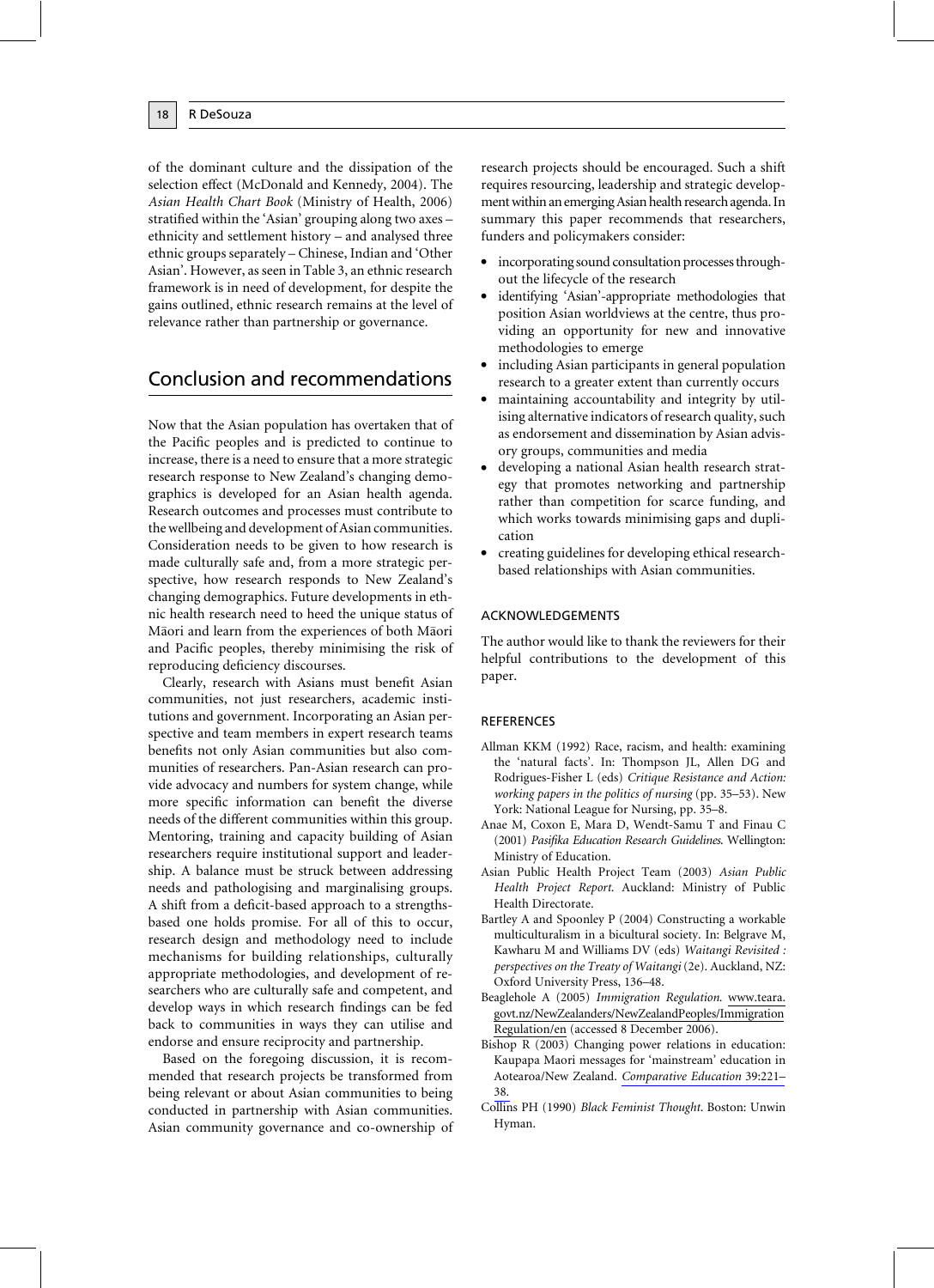- DeSouza R (2004a) The Art of Walking Upright Here: realising a multi-cultural society. Paper presented at the Kiwi Indian Seminar Series, Stout Centre, Victoria University, Wellington, New Zealand. Available at: www. asian.org.nz/files/desouza.pdf
- DeSouza R (2004b) Motherhood, migration and methodology: giving voice to the 'other'. The Qualitative Report  $9:463 - 82.$
- Duncan E, Schofield G, Duncan S, Kolt G and Rush E (2004) Ethnicity and body fatness in New Zealanders. Journal of the New Zealand Medical Association 117(1195). Available at www.nzma.org.nz/journal/117-1195/913/
- Easterby-Smith M and Malina D (1999) Cross-cultural collaborative research: toward reflexivity. Academy of Management Journal 42(1): 76-92.
- Gill R (1998) Dialogues and differences: writing reflexivity and the crisis of representation. In: Henwood K, Griffin C and Phoenix A (eds) Standpoints and Differences: essays in the practice of feminist psychology. Sage: London, pp. 18–45.
- Health Research Council of New Zealand (HRC) (1998) Guidelines for Researchers on Health Research Involving Maori. Auckland: Health Research Council of New Zealand.
- Health Research Council of New Zealand (2004) Guidelines on Pacific Health Research. Auckland: Health Research Council of New Zealand.
- Ip M (2005) Chinese. Available from: www.TeAra.govt.nz/ NewZealanders/NewZealandPeoples/Chinese/en (accessed 3 June 2006)
- Kearns R and Dyck I (2004) Culturally safe research. In: Wepa D (ed) Cultural Safety. Auckland: Pearson Education New Zealand, pp. 79-89.
- Luttrell W (2000) 'Good Enough': methods for ethno-Harvard research. Educational Review graphic 70(4):499-535.
- McDonald JT and Kennedy S (2004) Insights into the 'healthy immigrant effect': health status and health service use of immigrants to Canada. Social Science and Medicine 59:1613-27.
- $McNicholas P$  and Barrett M (2005) Answering the emancipatory call: an emerging research approach 'on the margins' of accounting. Critical Perspectives on Accounting 16:391-414.
- Ministry of Health (2005) Te Orau Ora: Pacific mental health profile. Wellington: Ministry of Health.
- Ministry of Health (2006) Asian Health Chart Book 2006. Wellington: Ministry of Health.
- Mohanram R (1998) (In)visible bodies? Immigrant bodies and constructions of nationhood in Aotearoa/New Zealand. In: Plessis RD and Alice L (eds) Feminist Thought in Aotearoa, New Zealand. Auckland: Oxford Press, pp. 21-9.
- Narayan U (1992) The project of feminist epistemology: perspectives from a non-western feminist. In: Jaggar AM and Bordo SR (eds) Gender/Body/Knowledge: feminist reconstructions of being and knowing. New Brunswick: Rutgers University Press, pp. 256-69.
- Paotonu R (2006) Ministry of Pacific Affairs Presentation. Setting the Scene. Paper presented at the National Diversity Forum, August 2006, Wellington.
- Rasanathan K, Craig D and Perkins R (2004) Is 'Asian' a Useful Category for Health Research in New Zealand? Paper

presented at the Inaugural International Asian Health Conference: Asian Health and Wellbeing, Now and into the Future, New Zealand.

- Rasanathan K, Ameratunga S, Chen J et al (2006) A Health Profile of Young Asian New Zealanders who Attend Secondary School: findings from Youth 2000. Auckland: The University of Auckland.
- Ringold D (2005) Accounting for diversity: policy design and Maori development in Aotearoa New Zealand. www.fulbright.org.nz/voices/axford/ringoldd.html (accessed 8 December 2006).
- Scheurich JJ and Young MD (1997) Coloring epistemologies: are our research epistemologies racially biased? Educational Researcher 26:4-16.
- Scott A, Phillips H, Moore A and Du Plessis R (2005) Ethics in practice: conversations about biobanks. Critical Public Health 15:359-68.
- Smith G (1997) The Development of Kaupapa Maori: theory and praxis. PhD thesis. Auckland: The University of Auckland.
- Smith L (1999) Decolonizing Methodologies Research and Indigenous Peoples. Dunedin: University of Otago Press.
- Spoonley P (2001) Transnational Pacific communities: transforming the politics of place and identity. In: Macpherson C, Spoonley P and Anae M (eds) Tangata o Te Moana Nui: the evolving identities of Pacific peoples in Aotearoa/New Zealand. Palmerston North, NZ: Dunmore, pp. 81-96.
- Spoonley P and Thorns D (2006) Innovative networking: a national social science network in New Zealand. www.ncess.ac.uk/events/conference/2005/workshops/access \_grid/ncess2005\_lloyd\_paper.pdf (accessed 8 December  $2006$ ).
- Statistics New Zealand (2002a) 2001 Census. Asian People. Reference Reports. www.stats.govt.nz/people/communities/asianpeople.htm (accessed 8 December 2006).
- Statistics New Zealand (2002b) Census Snapshot: cultural diversity.www.stats.govt.nz/products-and-services/Articles/ census-snpsht-cult-diversity-Mar02.htm (accessed 8 December 2006).
- Statistics New Zealand (2006) QuickStats National Highlights: Cultural diversity. www.stats.govt.nz/census/2006census-data/national-highlights/2006-census-quickstatsnational-highlights.htm?page-para006Master (accessed 21 December 2006).
- Sullivan K (1994) Bicultural education in Aotearoa/New Zealand. In: Manson H (ed.) New Zealand Annual Review of Education/Te Arotake a tau o te ao o te Mataurangi i Aotearoa. Wellington, NZ: Victoria University, pp. 191- $222.$
- Swarbrick N (2005) Indians. Available from: www.TeAra. govt.nz/NewZealanders/NewZealandPeoples/Indians/en (accessed 11 July 2005)
- Swindells C (2006) Te Puni Kokiri presentation Setting the Scene. Paper presented at the National Diversity Forum, August 2006, Wellington.
- Te Puni Kokiri (2005) Te Puni Kokiri: briefing to the Incoming Minister. Wellington: Te Puni Kokiri.
- Tertiary Education Commission (TEC) (2003) Performance-Based Research Fund: draft guidelines for assessing evidence portfolios that include Pacific research. Wellington: Tertiary **Education Commission.**